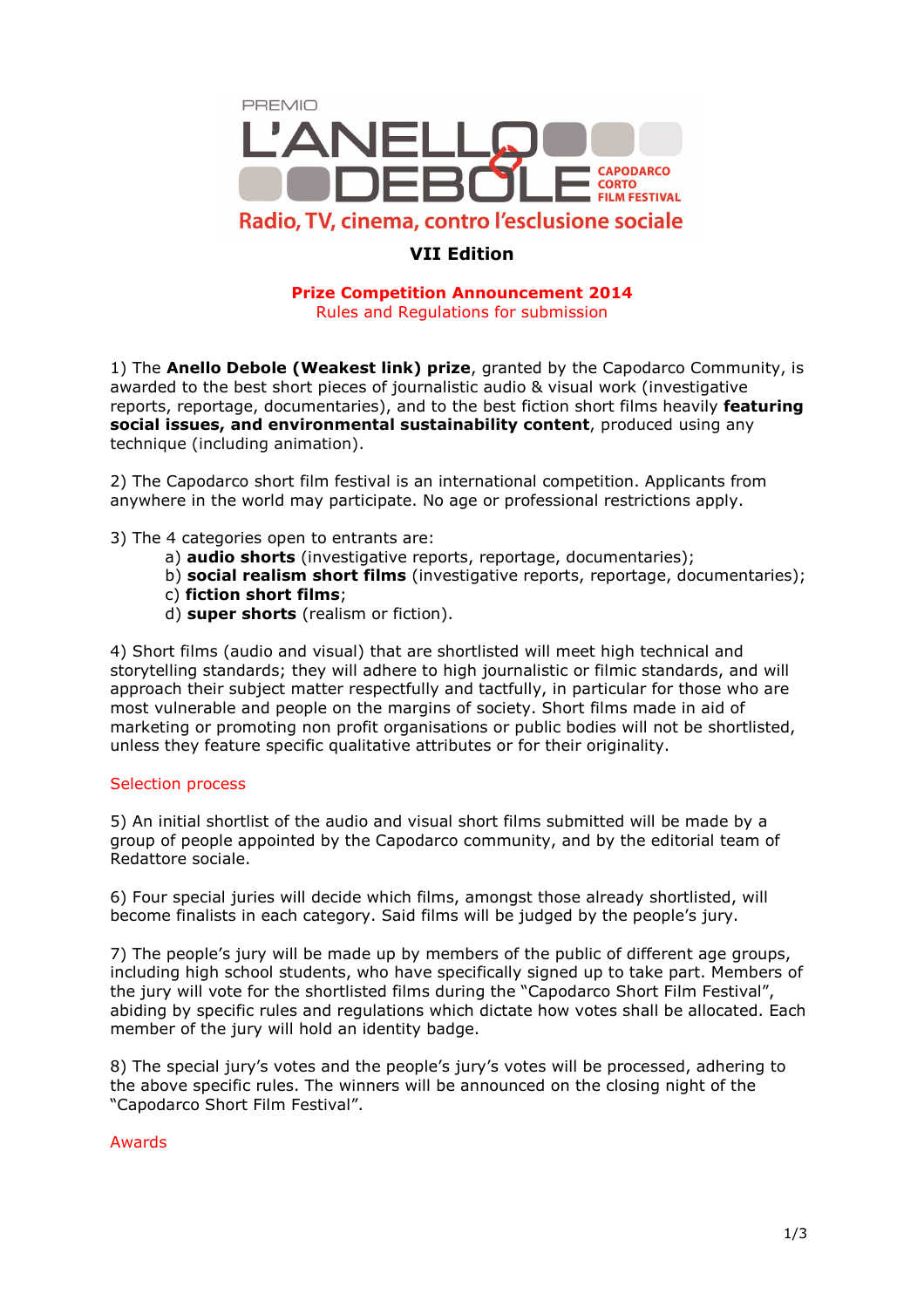9) There will be 4 (four) winning short films, one for each competing category. In the event of a tie, the award will be shared. The special jury will award a "Special Jury Prize" to their relevant category, in addition to a special mention.

10) Each of the four winning short films will receive a cash prize of €1.500,00 (one thousand and five hundred euros), and a pendant featuring the Anello debole prize logo. In the event of tie, the cash prize will be equally shared amongst the winners.

## Enrolment and Submissions

11) Each individual entering the Anello debole/Weakest link competition, can submit only one piece of work for each category.

The short films must adhere to the following standards:

a) **audio shorts**: running time is no shorter than 3' and no longer than 25'. International pieces of work in a foreign language must be accompanied by a full audio transcription in Italian (preferred) or in English;

b) **factual short films and fiction shorts films**: running time is to be no shorter than 3' and no longer than 25'.

 International works in a foreign language must be subtitled in Italian (preferred) or in English;

c) **super short films**: running time is to be no longer than 3'. International works

in a foreign language must be subtitled in Italian (preferred) or in English. Formats supported:

 a) **audio shorts**: MP3 files at 128 Kbps-44 Hz or above, on digital audio CD. b) **short films and super shorts**: DVD (PAL), or Blu-ray in its original version and supporting .MP4 at highest resolution, aspect ratio 16/9, on digital DVD or Blu-ray.

Works must be accompanied by:

 a) a competition enrollment form, with author/s' full personal details; the chosen category; a brief description, and a synopsis, of between 1,000 and 1,500 characters in length; author/s' curriculum vitae.

b) a release form consenting to the use of personal details (legislation 196/2003), and agreeing to the terms and conditions of use of the work/s submitted. A selfdeclaration form declaring that the contestant is solely responsible to clear all content of the work/s from any and all actual or potential legal claims and issues, towards any people represented/featured in their work/s, and any music used. c) proof of payment of the enrollment fee. (article 14 below).

d) a photograph of the author/s.

Please send two copies of each requested item.

The two above mentioned forms can be downloaded by clicking on the following links: [form on a\) point a](http://www.premioanellodebole.it/risorse/Anello_debole_2014_REGISTRATION_FORM_ENG.pdf)n[d form on b\) point.](http://www.premioanellodebole.it/risorse/Anello_debole_2014_RELEASE_FORM_ENG.pdf) 

12) All the audio and visual works may be both, unreleased or previously released, providing said works have been directed and released after 1st July 2012.

13) A parent or guardian must fill in and sign the submission form on behalf of a minor, followed by the applicant's full details.

14) Each contestant will have to pay a submission fee of €15 (fifteen euros) for each work submitted. Postal account n. 52395126, made payable to Redattore sociale s.r.l., referencing "L'anello debole 2014".

15) Two copies of each work submitted (as per article n. 11), and any relevant attachments must be sent to: Segreteria del premio "L'anello debole": c/o Comunità di Capodarco, Via Vallescura n. 47 – 63900 Capodarco di Fermo (FM). The competition enrollment form (article n. 11a), and a .jpg photograph of the contestant must also be sent via email to info@premioanellodebole.it.